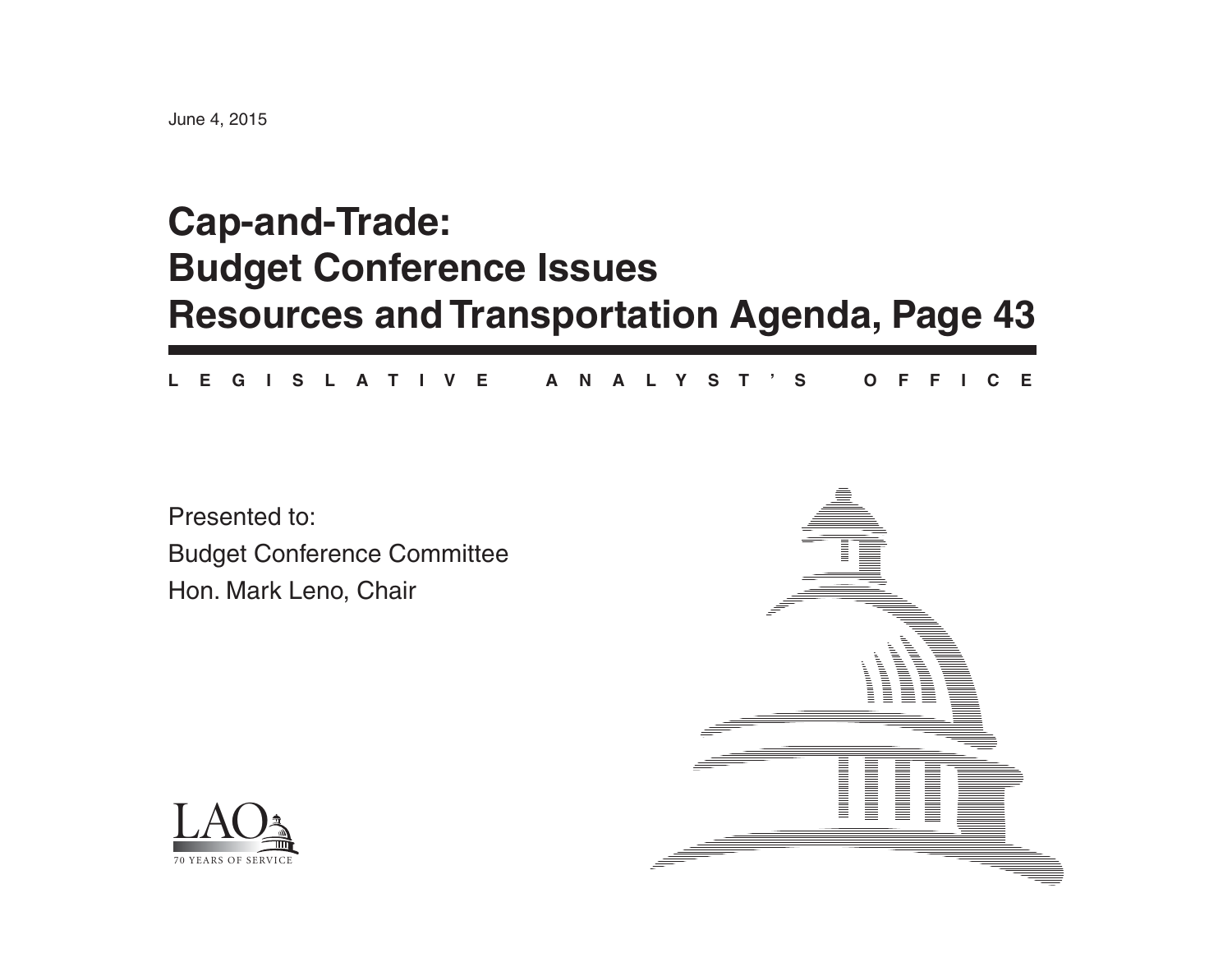

## **Cap-and-Trade Expenditure Plan**

#### *(In Millions)*

June 4, 2015 **Page 1**

|                                                                                                            | <b>Governor</b> | <b>Senate</b>    | <b>Assembly</b> |
|------------------------------------------------------------------------------------------------------------|-----------------|------------------|-----------------|
| <b>Continuously Appropriated Funds (60 Percent of Revenue)</b>                                             | \$1,200         | \$1,200          | \$1,200         |
| <b>Discretionary Expenditures</b>                                                                          | 1,037           | 1,532            | 1,217           |
| <b>Agreement Between Houses</b>                                                                            |                 |                  |                 |
| Incentives for low-carbon transportation                                                                   | 350             | 350              | 350             |
| Energy efficiency for low-income households                                                                | 140             | 140              | 140             |
| Forest management and urban forestry                                                                       | 92              | 92               | 92              |
| Wetlands and watershed restoration                                                                         | 65              | 65               | 65              |
| Transit and intercity rail capital projects                                                                | 65              | 65               | 65              |
| Energy efficiency and renewable energy for UC and CSU                                                      | 60              | 60               | 60              |
| Energy efficiency for public buildings                                                                     | 40              | 40               | 40              |
| Rebates for water efficient appliances                                                                     | 30              | 30               | 30              |
| <b>Differences Between Houses</b>                                                                          |                 |                  |                 |
| Disproportionately affected communities program                                                            |                 | 500              |                 |
| Agricultural water and energy efficiency                                                                   | 40              | 105 <sup>a</sup> | 40              |
| Urban water-energy efficiency                                                                              | 20              | <sub>—</sub> a   | 20              |
| Water and energy technology research and development                                                       | 30              | __a              | 30              |
| Agricultural operations and efficiency                                                                     | 25              | 50               | 30              |
| Green Bank for energy efficiency financing                                                                 |                 | 25               |                 |
| Waste diversion                                                                                            | 60              | 10               | 75              |
| Active transportation grants and expanded transit passes                                                   |                 |                  | 50              |
| Biomass power generation grants                                                                            |                 |                  | 50              |
| Biodiesel refining and biomethane grants                                                                   |                 |                  | 20              |
| Improved agricultural soil management practices                                                            | 20              |                  | 20              |
| Property Assessed Clean Energy financing                                                                   |                 |                  | 10              |
| River revitalization and greenway development                                                              |                 |                  | 10              |
| Community outreach to assist disadvantaged communities                                                     |                 |                  | 8               |
| Climate change research and outreach                                                                       |                 |                  | 6               |
| Mosquito vector control activities                                                                         |                 |                  | 4               |
| Climate adaptation activities                                                                              |                 |                  | 3               |
| <b>Total Expenditures</b>                                                                                  | \$2,237         | \$2,732          | \$2,417         |
| <sup>a</sup> Senate plan combines water efficiency programs and adds \$15 million to May Revision amounts. |                 |                  |                 |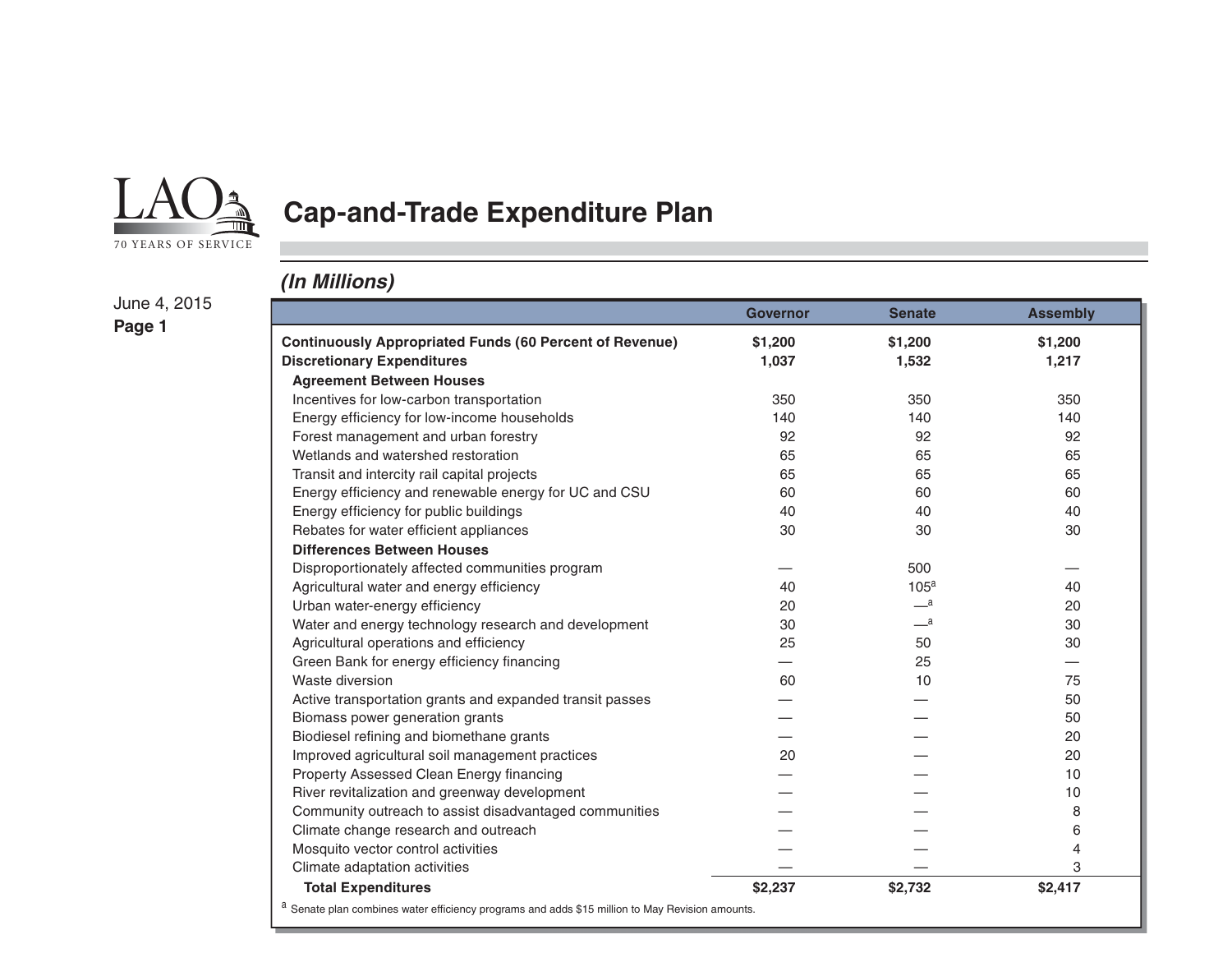

#### **Cap-and-Trade Expenditure Plan** *(Continued)*

June 4, 2015 **Page 2**

 *Additional Spending Relative to Governor's May Revision.* Relative to the Governor's May Revision, the Assembly plan adds \$180 million in cap-and-trade funds, including \$50 million for biomass power generation grants and \$50 million for active transportation grants and expanded transit passes. The Senate plan adds \$495 million, largely driven by a \$500 million increase for a new program that would allocate funding to counties for greenhouse gas (GHG)-reducing programs that benefit disadvantaged communities.

M

 $\blacktriangledown$ 

 *Both Houses Make Changes to Eligible Uses of Funds.* In addition to differences in funding amounts, both houses make changes to the eligible uses of funds for certain programs. These changes include:

- Senate adds alternative fuels as an eligible use of low-carbon transportation funds.
- Senate broadens use of low-income energy efficiency and renewable energy funds to include low-income communities and individuals.
- ш Senate funding for agricultural and operational efficiency places an emphasis on sequestration.
- Assembly includes sustainable disposal of biosolids as an allowable use of funds in the waste diversion program.
- Senate adds energy- and water-efficient housing as a criteria for the Affordable Housing and Sustainable Communities Program and dedicates a share of funding to farmland preservation.
- Senate expands use of energy efficiency funds for public buildings to include locally owned buildings.
- Senate expands use of funding going to forest health to include mountain meadows, estuaries, coastal watersheds, and biomass.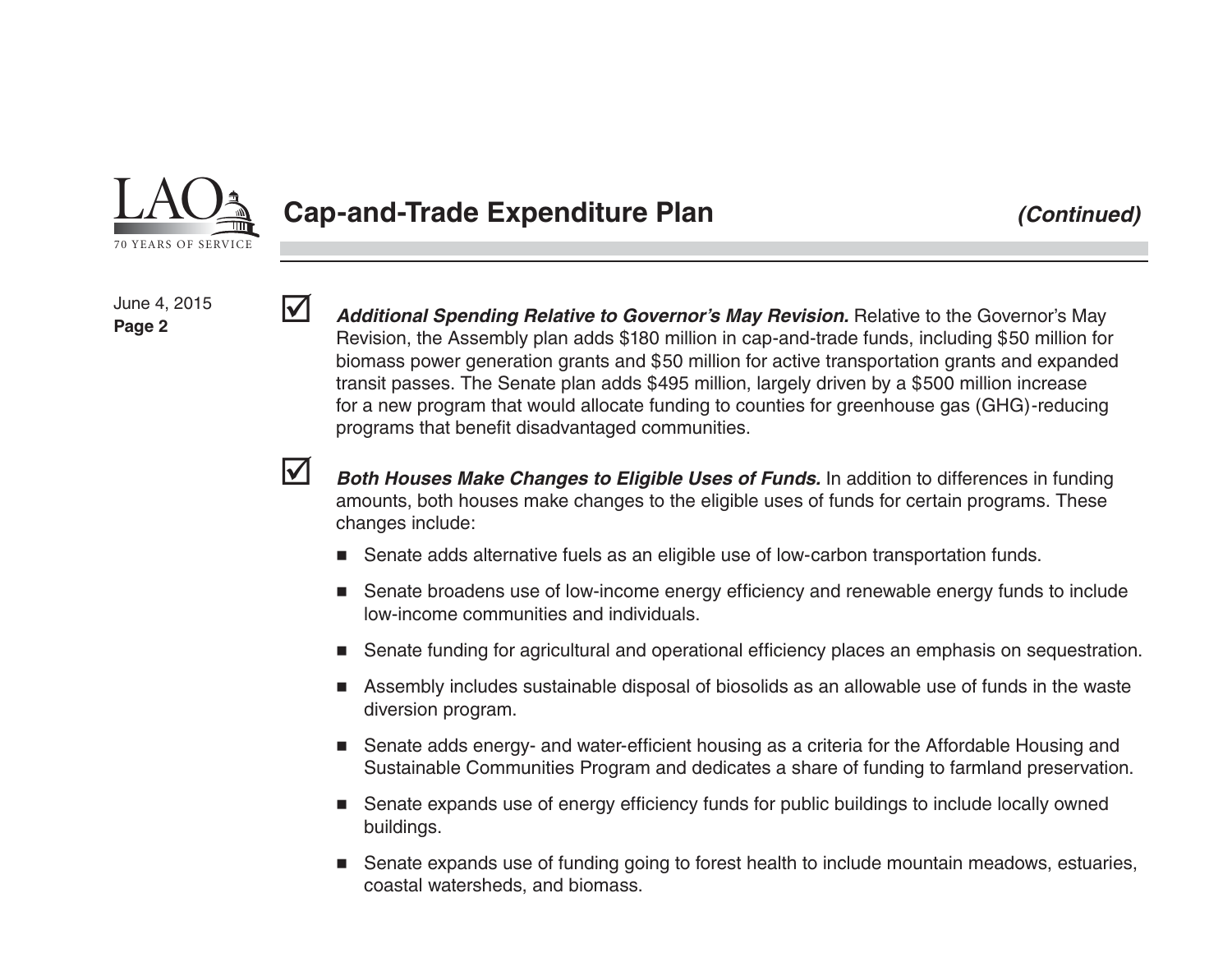

 $\overline{\mathsf{v}}$ 

### **Cap-and-Trade Expenditure Plan** *(Continued)*

June 4, 2015 **Page 3**

 *Senate Changes Departments Administering Programs*. Relative to the Governor's May Revision, the Senate changes the departments administering some programs. These changes are:

- Maintaining energy efficiency for state buildings at the Energy Commission instead of shifting to the Department of General Services as proposed in the May Revision.
- Shifting non-urban forestry activities from the California Department of Forestry and Fire Protection to the Wildlife Conservation Board.
- Combining funding for water and energy efficiency programs proposed by the Governor to be administered by the Department of Water Resources and Department of Food and Agriculture and shift administration of these activities to the Energy Commission and State Water Board.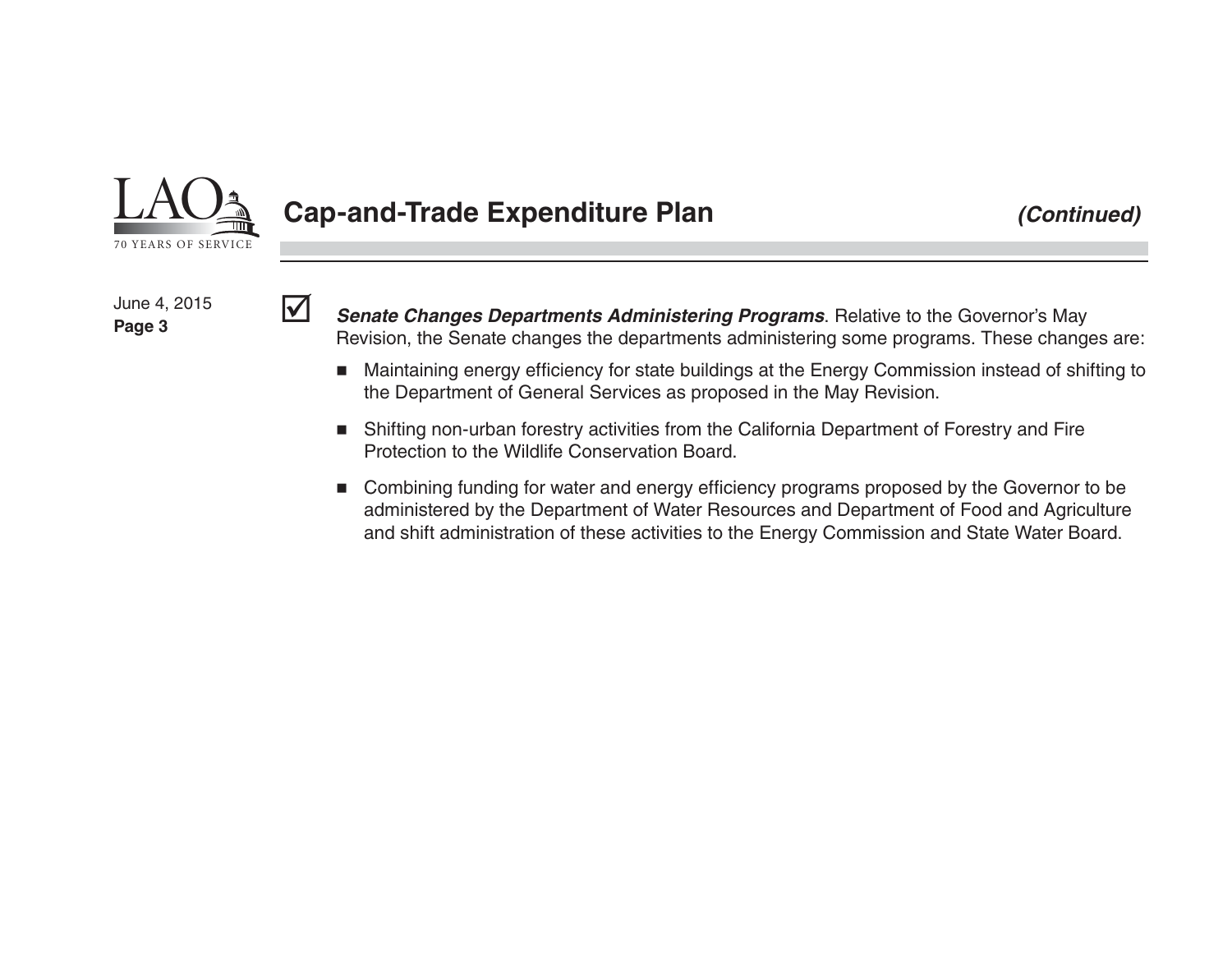

 $\blacktriangledown$ 

### **Issues to Consider**

June 4, 2015 **Page 4**

*Fund Balance.* Based on preliminary results from the recent cap-and-trade auctions, the amount of 2014-15 revenue will likely be about \$140 million higher than the May Revision assumes. Under the Governor's 2015-16 \$2 billion revenue assumption, the Assembly expenditure plan would maintain a \$460 million fund balance at the end of 2015-16, and the Senate expenditure plan would maintain a \$145 million balance. It is appropriate to maintain a prudent fund balance to account for future revenue uncertainty. However, based on our analysis, the Governor's May Revision 2015-16 revenue assumptions are at the low end of our range of estimates. Therefore, it is likely not necessary for the Legislature to also maintain a large fund balance to protect against revenue uncertainty.

- $\blacksquare$  The 60 percent continuous appropriation also reduces the need for a significant fund balance because a significant portion of lower revenues, should they occur, would automatically result in less funding for continuously appropriated programs, rather than a reduced fund balance.
- ٠ If the Legislature adopts the Governor's May Revision 2015-16 revenue assumptions of \$2 billion, the Legislature could spend about \$420 million more than the Governor proposes and still maintain a fund balance of \$220 million, which would be about 15 percent of discretionary expenditures.
- If the Legislature assumes our 2015-16 moderate revenue estimates of \$2.3 billion, the Legislature could spend about \$530 million more than the Governor proposes and maintain a fund balance of about \$230 million, which would be 15 percent of discretionary expenditures.